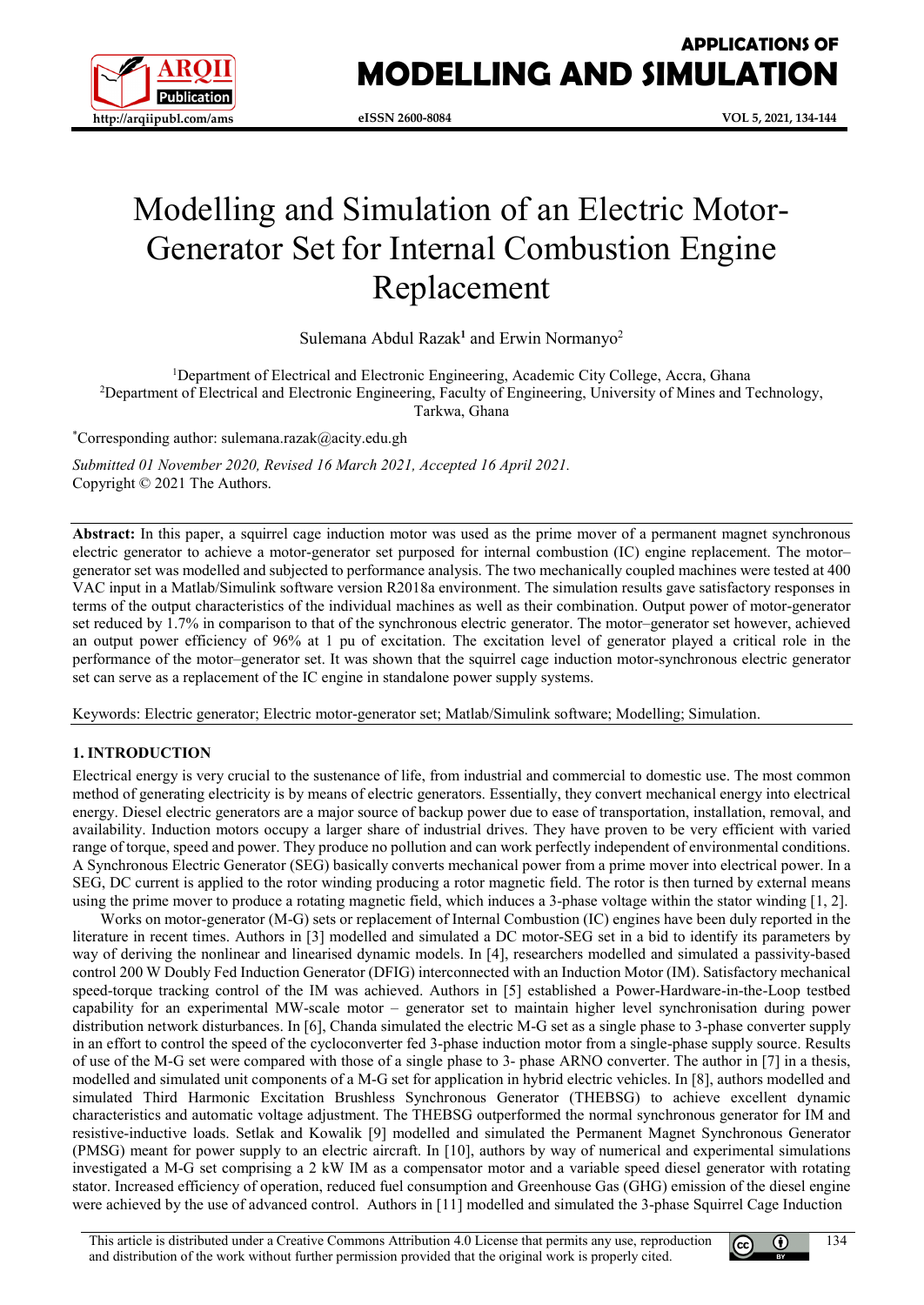

Figure 1. A functional representation of the motor-generator set

Motor (SCIM) for replacement of the IC engine for applications in electric vehicles. Synchronous Reference Frame (SRF) technique was used to simplify the equivalent circuit. The waveforms of induced torque, rotor speed, mechanical output power, efficiency, slip and stator current of the SCIM were generated as outcomes in their simulations.

The related contributions in the literature investigated performance of the M-G set in the domain of parameter identification, variable speed control, power synchronisation and possible applications in electric vehicles and electric aircraft. More importantly, in the works of Salas-Cabrera *et al*. [3], a shunt-excited DC motor was utilized in the M-G set. Also, focus of their paper was on parameter identification of the M-G set and not on replacement of an IC engine by the DC electric motor. Yusof and Mat [11] conducted research on a SCIM that served as replacement of the IC engine in electric vehicle propulsion. This development did not involve the SEG. Electric power production using an M-G set with its input power desirably from possible renewable energy sources such as solar photovoltaic, wind turbines and fuel cells could curtail on GHG emmisions and improve power efficiency. A possible green energy powering of the SCIM in the long run assures of IC engine replacement. In this paper, we investigated the M-G set by way of modelling and simulations to ascertain its possible use in replacing the IC engine by examining its output rotational speed and the generated output power. This endeavour is to serve as a prelude to an experimental or field investigation to be geared towards possible use of the SCIM as prime mover of the SEG. The contributions of this paper are firstly, investigation of the M-G set as an option for IC engine replacement and secondly, use of SCIM as prime mover of the SEG. The rest of the paper is organised as follows: In Section 2, the 3-phase SCIM, SEG and the M-G set are modelled and simulated. Simulation results and their discussions are presented in Section 3 and the conclusions are given in Section 4.

# **2. MATHEMATICAL MODELLING AND COMPUTER SIMULATIONS**

Mathematical modelling is the description and representation of a system using mathematical concepts and language, mathematical modelling helps to explain a system and to study the effects of different components, and to make predictions about the system's behaviour. Mathematical models are routinely used in the physical and engineering sciences to help understand complex systems and optimise industrial processes [12]. The M-G set is functionally presented in Figure 1.

### **2.1 Modelling of a 3-Phase Induction Motor**

An induction motor can be considered as a rotating transformer whose magnetic circuit is separated by an air gap. The stator is considered as primary and rotor is taken as secondary winding. Air gap between the two is considered as the core of the transformer [13]. In deriving the mathematical model of the 3-phase induction motor, it is considered to have a uniform air gap, a squirrel cage type construction and balanced stator and rotor windings, with sinusoidal distributed winding. Its saturation and parameter changes are neglected [14].

# *2.1.1 Equivalent Circuit of an Induction Motor*

The voltage and torque equations that describe the dynamic behaviour of an induction motor are time-varying. It is successfully used to solve such differential equations and it may involve some complexity. A change of variables can be used to reduce the complexity of these equations by eliminating all time-varying inductances, due to electric circuits in relative motion, from the voltage equations of the machine [15].

# *2.1.2 Equivalent Circuit of an Induction Motor*

Dynamic model of the induction motor can be derived based on the quantity of magnetomotive force (MMF) produced in the two-phase and three-phase windings along with equal current magnitudes. Assuming that each of the three-phase windings has  $N_s$  turns per phase and equal current magnitudes, the two-phase winding will have  $3N_s/2$  turns per phase for MMF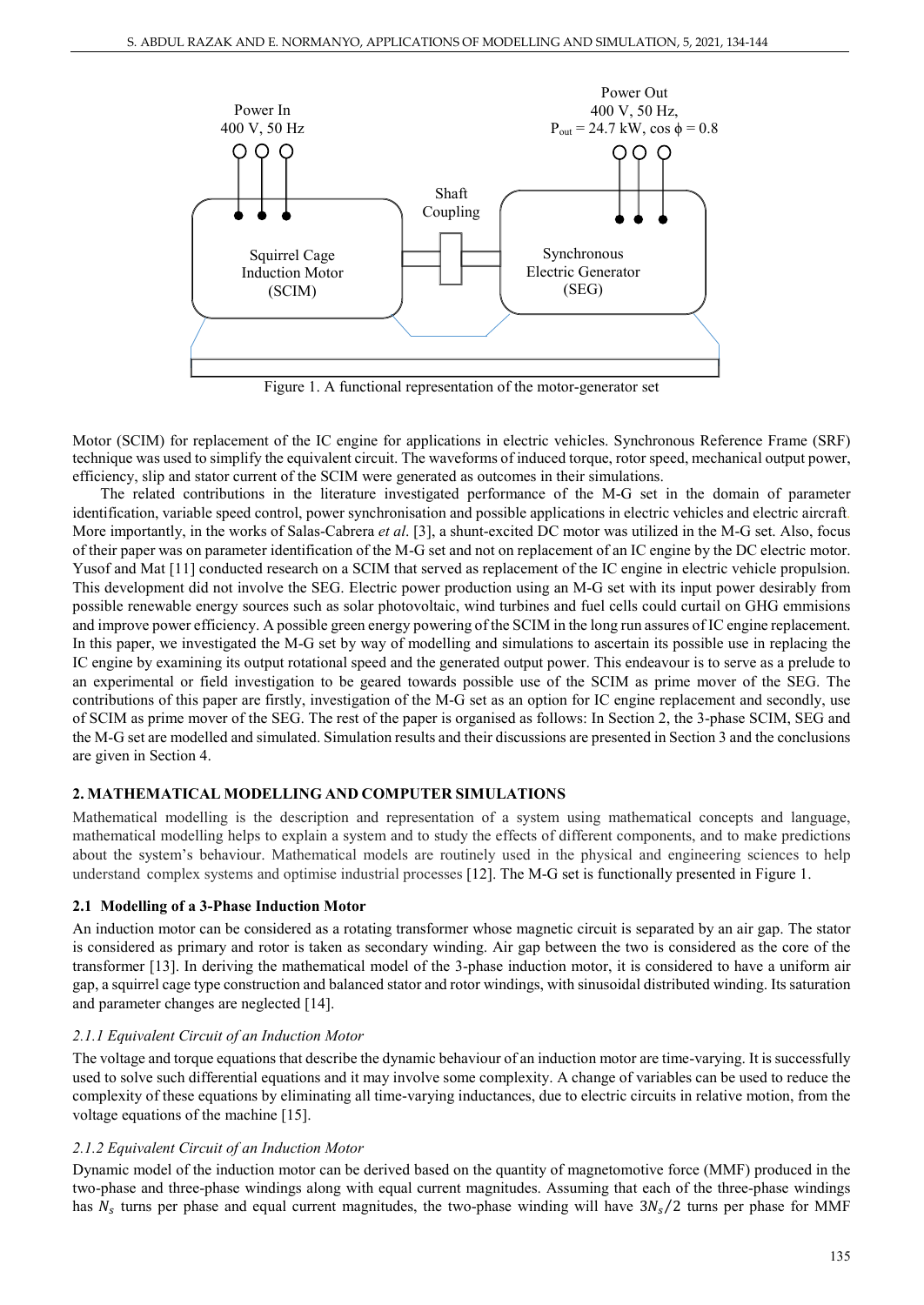equality. The *d* and *q* axes MMF are found by resolving MMF of the three-phase along *d* and *q* axes. The common term, the number of turns is cancelled on both sides of equations leaving behind the current equalities. The three-phase stator voltages of an induction machine under balanced conditions can be expressed as in Equations (1), (2) and (3) [16].

$$
V_a = \sqrt{2}V_{rms}\sin(\omega t) \tag{1}
$$

$$
V_b = \sqrt{2} V_{rms} \sin(\omega t - \frac{2\pi}{3})
$$
\n(2)

$$
V_c = \sqrt{2}V_{rms}\sin(\omega t + \frac{2\pi}{3})
$$
\n(3)

Having  $V_a$ ,  $V_b$  and  $V_c$  as the line voltages, the relationship between  $\alpha\beta$  of *abc* axes is as follows:

$$
\begin{bmatrix} V_{\alpha} \\ V_{\beta} \end{bmatrix} = \frac{2}{3} \begin{bmatrix} 1 & \frac{1}{2} & -\frac{1}{2} \\ 0 & \frac{\sqrt{3}}{2} & -\frac{\sqrt{3}}{2} \end{bmatrix} \begin{bmatrix} V_{a} \\ V_{b} \\ V_{c} \end{bmatrix}
$$
(4)

Then the direct  $(V_d)$  and quadrature  $(V_q)$  voltages are given in Equation (5).

$$
\begin{bmatrix} V_d \\ V_q \end{bmatrix} = \begin{bmatrix} \cos \theta & \sin \theta \\ -\sin \theta & \cos \theta \end{bmatrix} \begin{bmatrix} V_\alpha \\ V_\beta \end{bmatrix} \tag{5}
$$

Hence, the instantaneous stator currents of the three-phase system are found using the transformation in Equation (6) while the instantaneous rotor currents are found by the transformation in Equation (7) [14, 17].

$$
\begin{bmatrix} i_{\alpha} \\ i_{\beta} \end{bmatrix} = \begin{bmatrix} \cos \theta & -\sin \theta \\ \sin \theta & \cos \theta \end{bmatrix} \begin{bmatrix} i_{d} \\ i_{q} \end{bmatrix}
$$
 (6)

$$
\begin{bmatrix} i_a \\ i_b \\ i_c \end{bmatrix} = \frac{2}{3} \begin{bmatrix} 1 & 0 \\ -\frac{1}{2} & -\frac{\sqrt{3}}{2} \\ -\frac{1}{2} & -\frac{\sqrt{3}}{2} \end{bmatrix} \begin{bmatrix} i_a \\ i_b \end{bmatrix}
$$
(7)

where  $i_a$ ,  $i_b$  and  $i_c$  are rotor currents in phases *a*, *b* and *c*, respectively.

#### *2.1.3 Flux linkage Equations of Induction Motor*

The dynamic model of induction motor in arbitrary reference frame can be represented by using flux linkages as variables. In addition, the flux linkages representation is used in motor drives to highlight the process of decoupling of the flux and torque channels in the induction and synchronous machines. The various flux linkage equations are expressed in Equation (8) to Equation (13) [18].

$$
\frac{d\psi_{qs}}{dt} = \omega_b \left[ V_{qs} - \left(\frac{\omega_e}{\omega_b}\right) \psi_{ds} - \left(\frac{R_s}{X_{ls}}\right) (\psi_{mq} - \psi_{qs}) \right]
$$
\n(8)

$$
\frac{d\psi_{ds}}{dt} = \omega_b \left[ V_{ds} - \left( \frac{\omega_e}{\omega_b} \right) \psi_{qs} - \left( \frac{R_s}{X_{ls}} \right) (\psi_{md} - \psi_{ds}) \right]
$$
\n(9)

$$
\frac{d\psi_{qr}}{dt} = \omega_b \left[ V_{qr} - \left( \frac{\omega_e - \omega_r}{\omega_b} \right) \psi_{dr} - \left( \frac{R_r}{X_{lr}} \right) (\psi_{mq} - \psi_{qr}) \right]
$$
\n(10)

$$
\frac{d\psi_{dr}}{dt} = \omega_b \left[ V_{dr} - \left( \frac{\omega_e - \omega_r}{\omega_b} \right) \psi_{qr} - \left( \frac{R_r}{X_{lr}} \right) (\psi_{md} - \psi_{dr}) \right]
$$
\n(11)

where

$$
\psi_{mq} = X_{ml} \left[ \frac{\psi_{qs}}{X_{ls}} + \frac{\psi_{qr}}{X_{lr}} \right]
$$
\n(12)

$$
\psi_{md} = X_{ml} \left[ \frac{\psi_{ds}}{X_{ls}} + \frac{\psi_{dr}}{X_{lr}} \right]
$$
\n(13)

and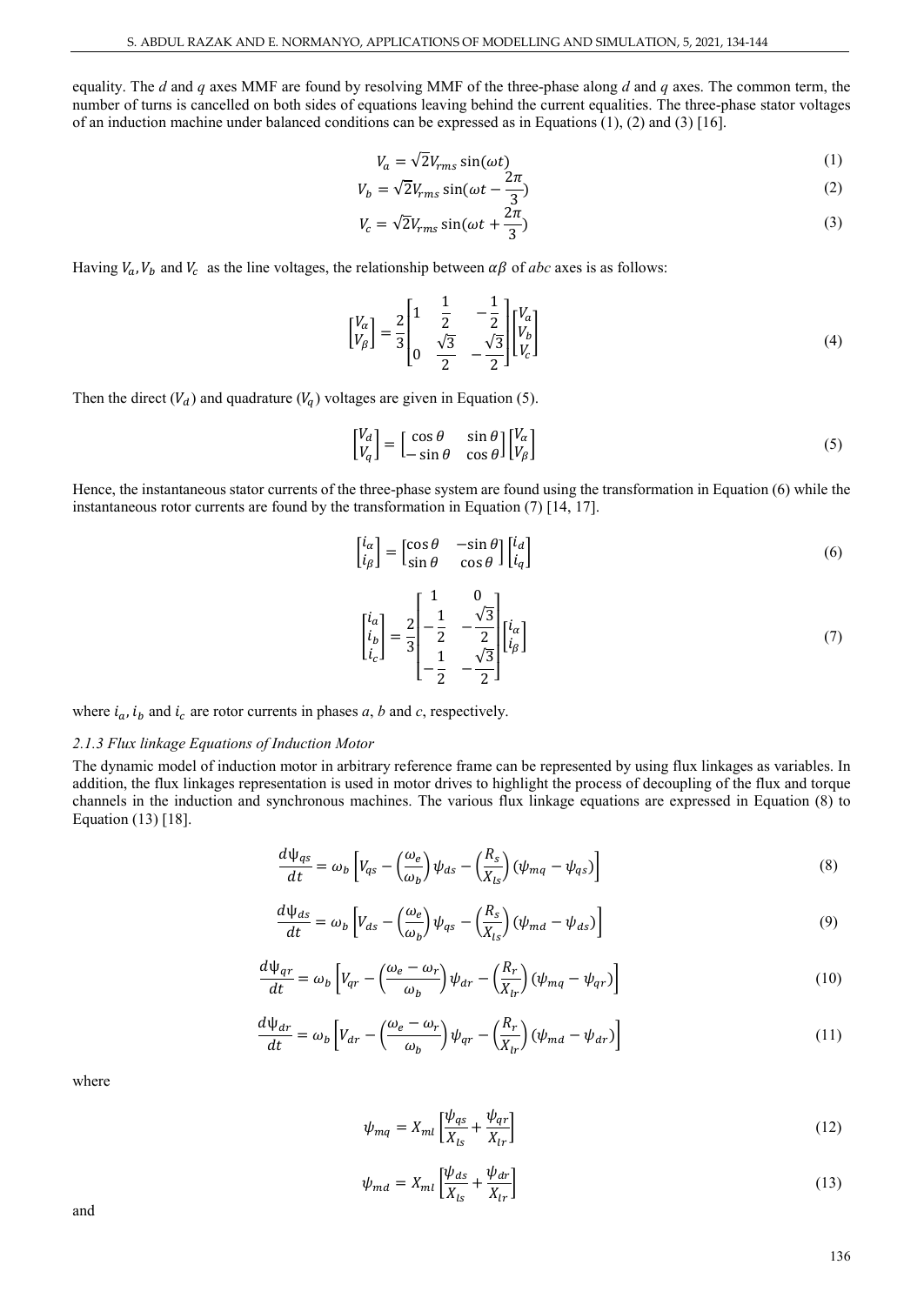|             | number of poles of machine           | $\psi_{dr}$     |                | $d$ -axis rotor magnetising flux,   |
|-------------|--------------------------------------|-----------------|----------------|-------------------------------------|
| d           | direct axis                          | $\psi_{ds}$     | ÷              | $d$ -axis stator magnetising flux   |
|             | quadrature axis                      | $\psi_{qs}$     |                | $q$ -axis stator magnetising flux   |
|             | stator variable                      | $\psi_{ar}$     | ÷              | $q$ -axis rotor magnetising flux    |
|             | rotor variable                       | $R_r$           |                | rotor resistance                    |
| $v_{qs}$    | q axis stator voltages               | $R_{\rm c}$     |                | stator resistance                   |
| $v_{ds}$    | $d$ -axis stator voltages            | $X_{ls}$        | $\ddot{\cdot}$ | stator leakage reactance            |
| $v_{ar}$    | $q$ -axis rotor voltages             | $X_{lr}$        | ÷              | rotor leakage reactance             |
| $v_{dr}$    | $d$ -axis rotor voltages             | $\omega_{\rho}$ |                | stator angular electrical frequency |
| $\psi_{mq}$ | $q$ - axis magnetising flux linkages | $\omega_r$      | ÷              | angular rotor speed                 |
| $\psi_{md}$ | $d$ -axis magnetising flux linkages  | $\omega_h$      |                | motor angular electrical frequency  |
|             |                                      |                 |                |                                     |

In this paper, the subscripts *d* and *q* represent the variables in *d*- and *q*-axes respectively. Respective currents are found by substituting the values of the flux linkages into Equation (14) [13].

$$
i_{qs} = \frac{1}{X_{is}} \psi_{qs} - \psi_{mq} X_{ml} = \left[ \frac{1}{X_m} + \frac{1}{X_{is}} + \frac{1}{X_{ir}} \right]^{-1}
$$
(14)

therefore,

$$
i_{qr} = \frac{1}{X_{lr}} \left( \psi_{qr} - \psi_{mq} \right) \tag{15}
$$

$$
i_{ds} = \frac{1}{X_{ls}} (\psi_{ds} - \psi_{md})
$$
\n(16)

$$
i_{dr} = \frac{1}{X_{lr}} (\psi_{dr} - \psi_{md})
$$
\n(17)

where  $i_{qs}$  and  $i_{ds}$  are stator currents,  $i_{qr}$  and  $i_{dr}$  are rotor currents. Based on the Equations (6)-(14), the electromagnetic torque and rotor speed can be determined as presented in Equations (18) and (19), respectively [19], where *J* is moment of inertia,  $T_e$ is electrical output torque and  $T_l$  is load torque.

$$
T_e = \left(\frac{3}{2}\right)\left(\frac{p}{2}\right)\left(\frac{1}{\omega_b}\right)\left(\psi_{ds}i_{qs} - \psi_{qs}i_{ds}\right) \tag{18}
$$

$$
\omega_b = \int \frac{p}{2J} (T_e - T_l) \tag{19}
$$

Specifications of the selected SCIM (Model Number: ASNA 132-4; Reference Number: IEC 60034-1) as presented in Table 1 are used for the modelling. Figure 2 shows a model of the SCIM in Matlab Simulink software.



Figure 2. Squirrel cage induction motor model implemented using Matlab-Simulink software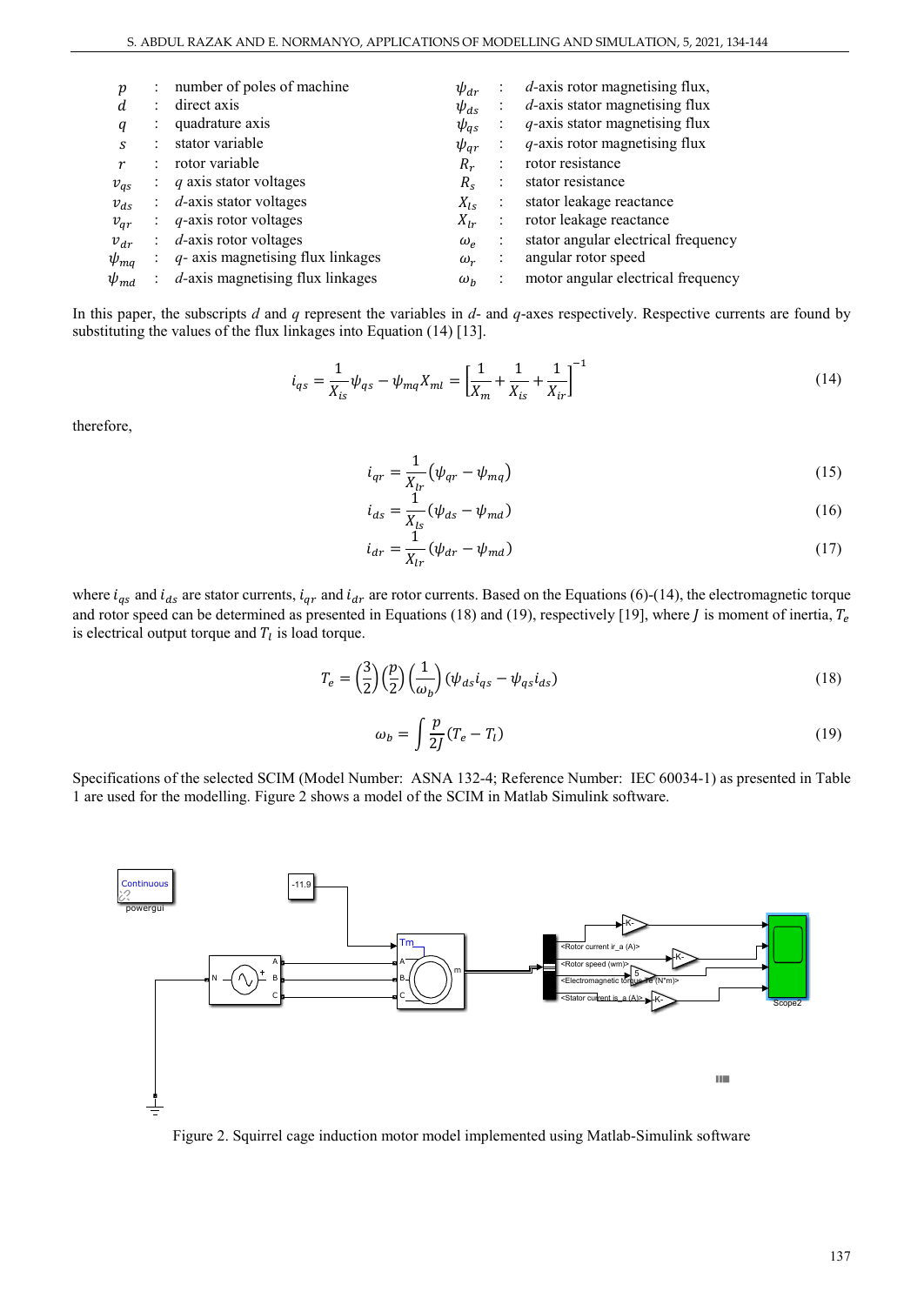| Modelling Parameter  | Rated Value   | <b>Modelling Parameter</b> | Rated Value       |
|----------------------|---------------|----------------------------|-------------------|
| Rated power          | 10 hp, 7.5 kW | Power factor               | 0.81              |
| Rated stator voltage | 400 V         | Stator resistance          | $0.54$ ohm        |
| Rated current        | 15.72 A       | Rotor resistance           | $0.58$ ohm        |
| No of poles          |               | Stator inductance          | 88.4 mH           |
| Rated speed          | 1400/1500 rpm | Rotor inductance           | 83.3 mH           |
| Frequency            | 50 Hz         | Magnetizing inductance     | $81.7 \text{ mH}$ |
| Efficiency           | 85%           |                            |                   |

Table 1 Parameters of selected squirrel cage induction motor



Figure 3. Three phase to *d*-*q* transformation of a permanent magnet synchronous generator

#### **2.2 Modelling of the Synchronous Electric Generator**

SEG is the fundamental source of energy in modern electrical power networks. It can be modelled with varying levels of complexity. Two different SEG models are widely used, i.e. the sixth order model including leakage reactance, and the fifth order model neglecting leakage reactance [20]. There is a more precise means known as the *d*–*q* model which is aimed at eliminating the dependency of inductances on rotor position. To achieve this, the system of coordinates should be attached to the machine part that has magnetic saliency that is the rotor of SEG [21].

#### *2.2.1 D-q Modelling of Synchronous Electric Generator*

The *d-q* reference frame which is synchronously rotating with the rotor, where *d*-axis is aligned with the magnet axis and *q*axis is orthogonal to *d*-axis, as shown in Figure 3, is usually used in analysing the synchronous machine. According to Chowdhury [22], Park incorporated a change of variables in the analysis of synchronous machines. The author transformed the stator variables to the rotor reference frame that eliminates the time varying inductances in the voltage equations. Figure 3 shows axes transformation of a permanent magnet synchronous generator (PMSG).

Equation (20) describes the Park transformation used to derive the *d-q* model [23]. The inverse transformation yields Equation (21).

$$
\begin{bmatrix} f_{ds} \\ f_{qs} \\ f_{os} \end{bmatrix} = \begin{bmatrix} \cos \theta_r & \cos \left( \theta_r - \frac{2\pi}{3} \right) & \cos \left( \theta_r + \frac{2\pi}{3} \right) \\ \sin \theta_r & \sin \left( \theta_r - \frac{2\pi}{3} \right) & \sin \left( \theta_r + \frac{2\pi}{3} \right) \\ \frac{1}{2} & \frac{1}{2} & \frac{1}{2} \end{bmatrix} = \begin{bmatrix} f_{as} \\ f_{bs} \\ f_{cs} \end{bmatrix}
$$
\n
$$
\begin{bmatrix} \cos \theta_r & \sin \theta_r & 1 \end{bmatrix}
$$
\n(20)

$$
\begin{bmatrix} f_{as} \\ f_{bs} \\ f_{cs} \end{bmatrix} = \begin{bmatrix} \cos \theta_r & \sin \theta_r & 1 \\ \cos \left( \theta_r - \frac{2\pi}{3} \right) & \sin \left( \theta_r - \frac{2\pi}{3} \right) & 1 \\ \cos \left( \theta_r + \frac{2\pi}{3} \right) & \sin \left( \theta_r + \frac{2\pi}{3} \right) & 1 \end{bmatrix} = \begin{bmatrix} f_{ds} \\ f_{qs} \\ f_{os} \end{bmatrix} \tag{21}
$$

where  $\theta_r = \int \omega_r dt$  is angular displacement, and  $f_{as}$ ,  $f_{bs}$  and  $f_{cs}$  are instantaneous quantities which are functions of time, and can be voltages, current, flux linkages or electric charges. The *q*-axis and *d*-axis voltages in synchronous reference frame are given in Equations (22) and (23), respectively [21].

$$
V_q = -i_q R_s - \omega_r \lambda_d + \Delta \lambda_q \tag{22}
$$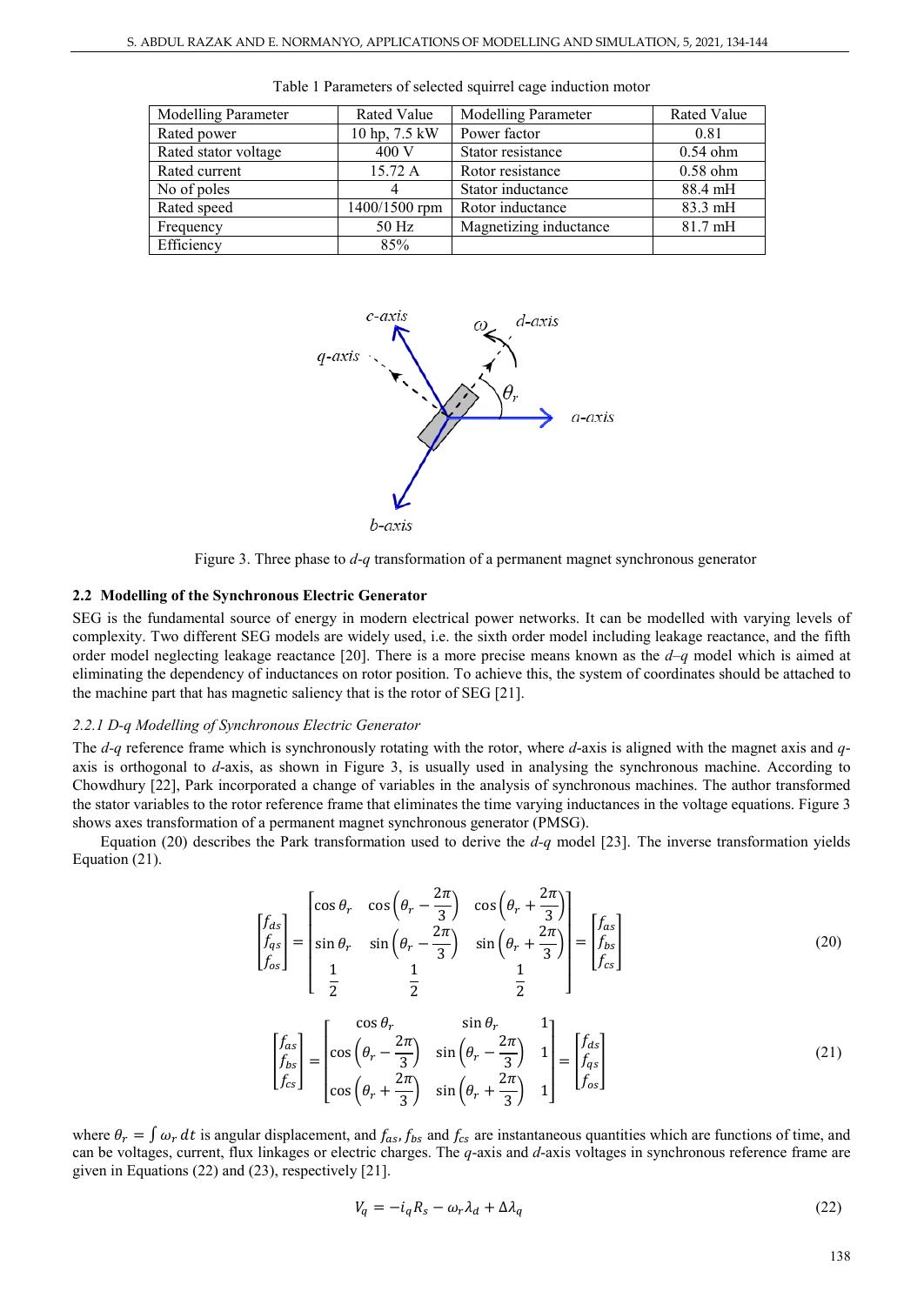$$
V_d = -i_d R_s - \omega_r \lambda_q + \Delta \lambda_d \tag{23}
$$

 $V_d$  and  $V_q$  are stator voltages,  $\lambda_d$  and  $\lambda_q$  are stator flux linkages,  $i_d$  and  $i_q$  are stator currents,  $R_s$  is stator resistance and  $\Delta$  is operator  $d/dt$ . If  $\lambda_M$  is the rotor magnetic flux produced, then the stator flux can be written in the form presented in Equation (24) and Equation (25).

$$
\lambda_d = -L_d i_d + \lambda_M \tag{24}
$$

$$
\lambda_q = -L_q i_q \tag{25}
$$

Hence,

$$
L_d = L_{ls} + L_{md} \tag{26}
$$

$$
L_q = L_{ls} + L_{mq} \tag{27}
$$

$$
\lambda_s = \lambda_d + j\lambda_q \tag{28}
$$
\n
$$
V_s = V_d + jV_q \tag{29}
$$

$$
i_s = i_d + ji_q \tag{30}
$$

The torque equation of the synchronous generator is given by Equation (31) [22].

$$
T_g = -\frac{3}{2}p[\lambda_d i_q - \lambda_q i_d] = -\frac{3}{2}p[\lambda_M i_q + (L_d - L_q)i_d i_q]
$$
\n(31)

where  $T_g$  is torque developed,  $L_d$  and  $L_q$  are inductances,  $L_{md}$  and  $L_{mq}$  are magnetising inductances and  $L_{ls}$  is stator leakage inductance. The output power efficiency of machine is given by Equation (32) [24].

$$
\eta = \frac{60P_{gen}}{2\pi NT_g} \tag{32}
$$

where *N* is the speed and  $P_{gen}$  is the power developed. Table 2 gives the modelling parameters of the selected SEG and Figure 4 shows the model of the SEG in Matlab Simulink.

Table 2. Modelling parameters of the selected synchronous electric generator [25]

| Modelling Parameter                            | Symbol  | Value | <b>Modelling Parameter</b>             | Symbol      | Value |
|------------------------------------------------|---------|-------|----------------------------------------|-------------|-------|
| <b>Short Circuit Ratio</b>                     | R       | 0.43  | Negative Sequence Reactance $(\Omega)$ | $X_2$       | 115   |
| Quadrature Axis Synchronous Reactance          | $X_q$   |       | Quadrature Axis Sub Transient          | $X''_q$     | 12.4  |
| $(\Omega)$                                     |         | 145   | Reactance $(\Omega)$                   |             |       |
| Direct Axis Synchronous Reactance $(\Omega)$   | $X_d$   | 260   | Zero Sequence Reactance $(\Omega)$     | $X_0$       | 1.5   |
| Direct Axis Transient Reactance $(\Omega)$     | $X'_d$  | 22.0  | Open Circuit Reactance $(\Omega)$      | $T{'}_{do}$ | 0.66  |
| Direct Axis Sub Transient Reactance $(\Omega)$ | $X''_d$ | 10.5  | Transient Reactance $(\Omega)$         | $T'_d$      | 0.045 |



Figure 4. Synchronous electric generator model implemented using Matlab-Simulink software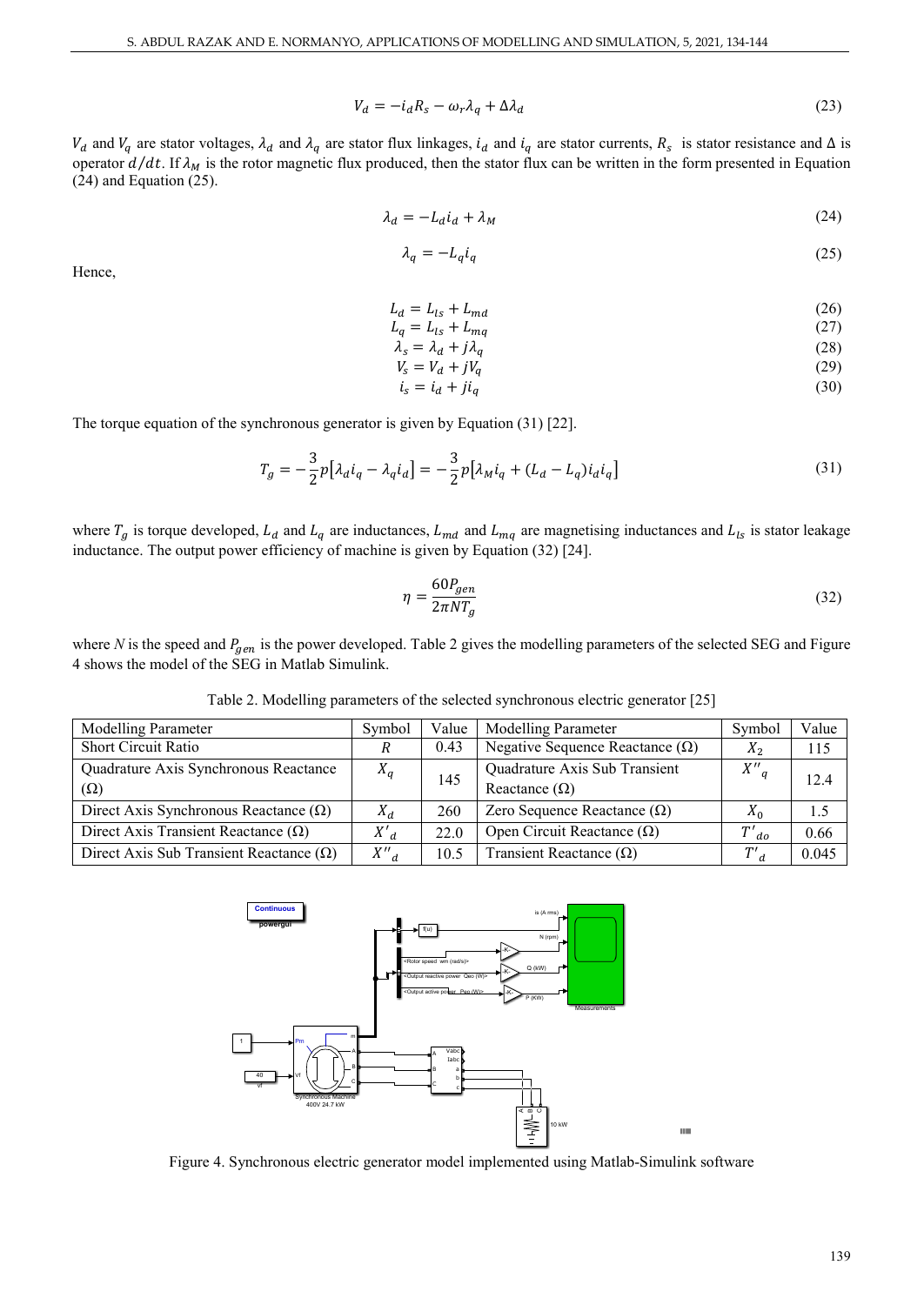

Figure 5. Model of the motor-generator set implemented in Matlab-Simulink software

# **2.3 Modelling of the Motor-Generator Set in Matlab/Simulink**

Modelling of the M-G set was conducted by combining the SCIM and the SEG models in Matlab/Simulink page taking cognizance of the stiff coupling between the two machines. Prior to the combining of the two machines, the SCIM model was simulated at 380 V, 1400 rpm and 400 V, 1500 rpm whilst the SEG was simulated at 1 pu and 0.5 pu of field excitation. On the other hand for the SCIM, a focus was given to stator current, rotor speed, electromagnetic torque and the rotor induced current. For the SEG, the signal waveforms of concern were those of the output voltage, speed, output power and stator current. Based on satisfactory validation, the two machines were combined into a SCIM-SEG set. The SCIM-SEG model in Matlab/Simulink is presented in Figure 5.

# **2.4 Computer Simulations**

The modelled M-G set system was investigated by way of computer simulations in the Matlab/Simulink software environment. The same considered signal waveforms of the individual machines under the test conditions were monitored for the complete system at rated SCIM input voltage of 400 V for rated speed of 1500 rpm at 1 pu and 0.5 pu of SEG field excitation to ascertain performance of the complete system in terms of rotational speed and output power of the SEG. All variables were monitored with respect to time. Generator excitation level is known to affect its performance.

# **3. RESULTS AND DISCUSSIONS**

The simulation results are presented in Figures 6-11. From Figures 6 and 7, both stator and rotor currents oscillated at high frequency at about  $\pm 20$  A for 6.8 secs. The stator current cleared its oscillations whilst the rotor current continued the high frequency oscillations at a reduced amplitude of  $\pm$ 7 A for the rest of the 10 secs. For the same 6.8 secs, the rotor speed gradually rose to the required values of 1400 rpm and 1500 rpm, respectively. The electromagnetic torque oscillated at the start of the SCIM for 0.6 secs and gradually rose to a peak of about 36 Nm at 6.6 secs and changed to a reverse peak torque of negative 44 Nm at almost 7 secs. The differences of 20 V and 100 rpm in the stator input voltage and motor speed, respectively hardly made any impact on the results presented in Figures 6 and 7. This development assures of a bit of flexibility in voltage and speed of the SCIM operation.



Figure 6. Squirrel cage induction motor at 380 V, 1400 rpm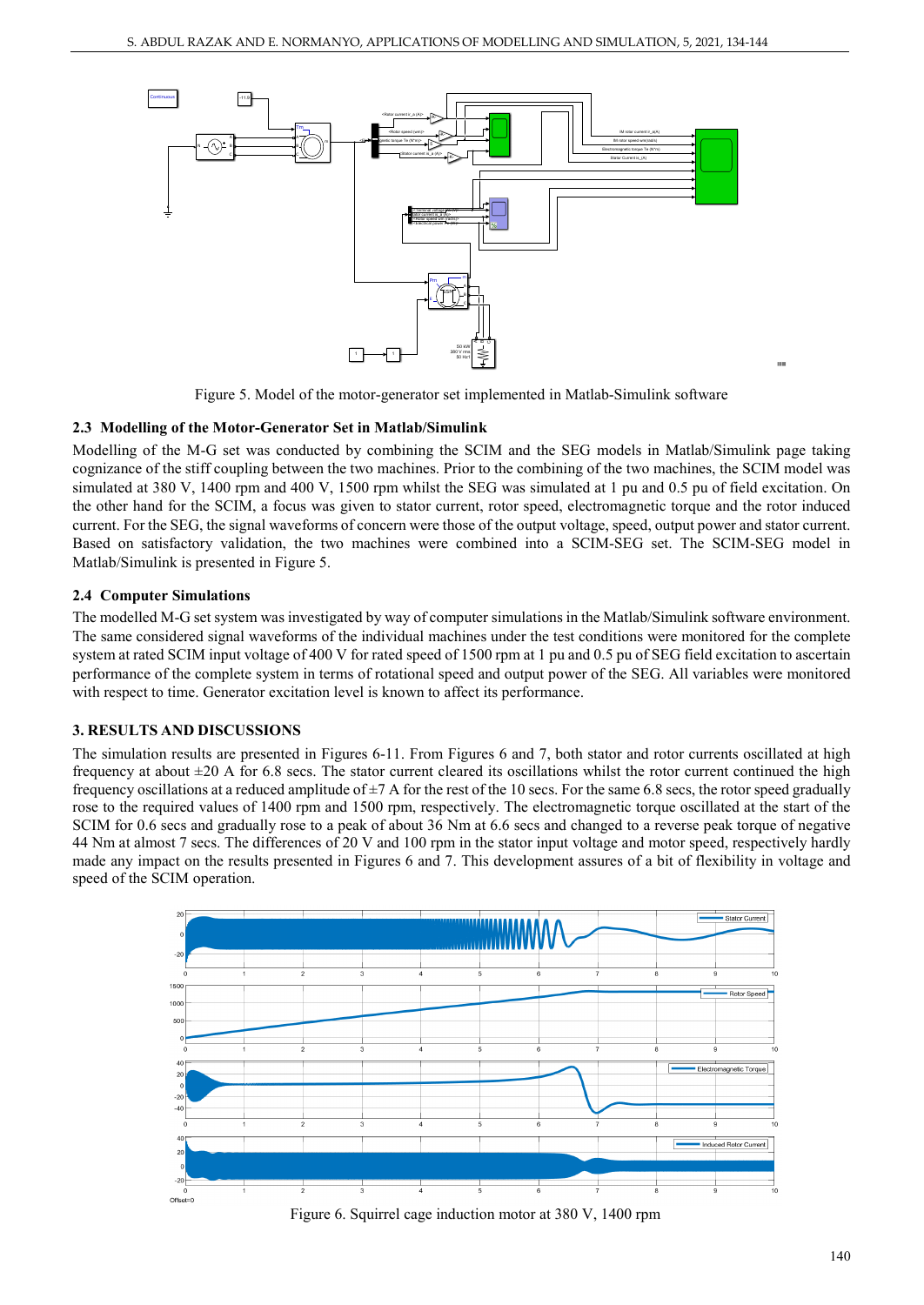





Figure 8. Synchronous electric generator at a field excitation of 1 pu



Figure 9. Synchronous electric generator at a field excitation of 0.5 pu

In Figures 8 and 9, the results gave highly desirable sinusoidal waveforms of the SEG terminal voltage and stator current. The rotor speed and output electric power presented constant values with insignificant oscillations, respectively at 1500 rpm (irrespective of field excitation) and 24.4 kW at 1 pu and 15.9 kW at 0.5 pu. At a SEG terminal voltage of 400 V, 0.8 power factor, SCIM input voltage of 400 V and rated speed of 1500 rpm, Figures 10 and 11 show that the M-G set gave a constant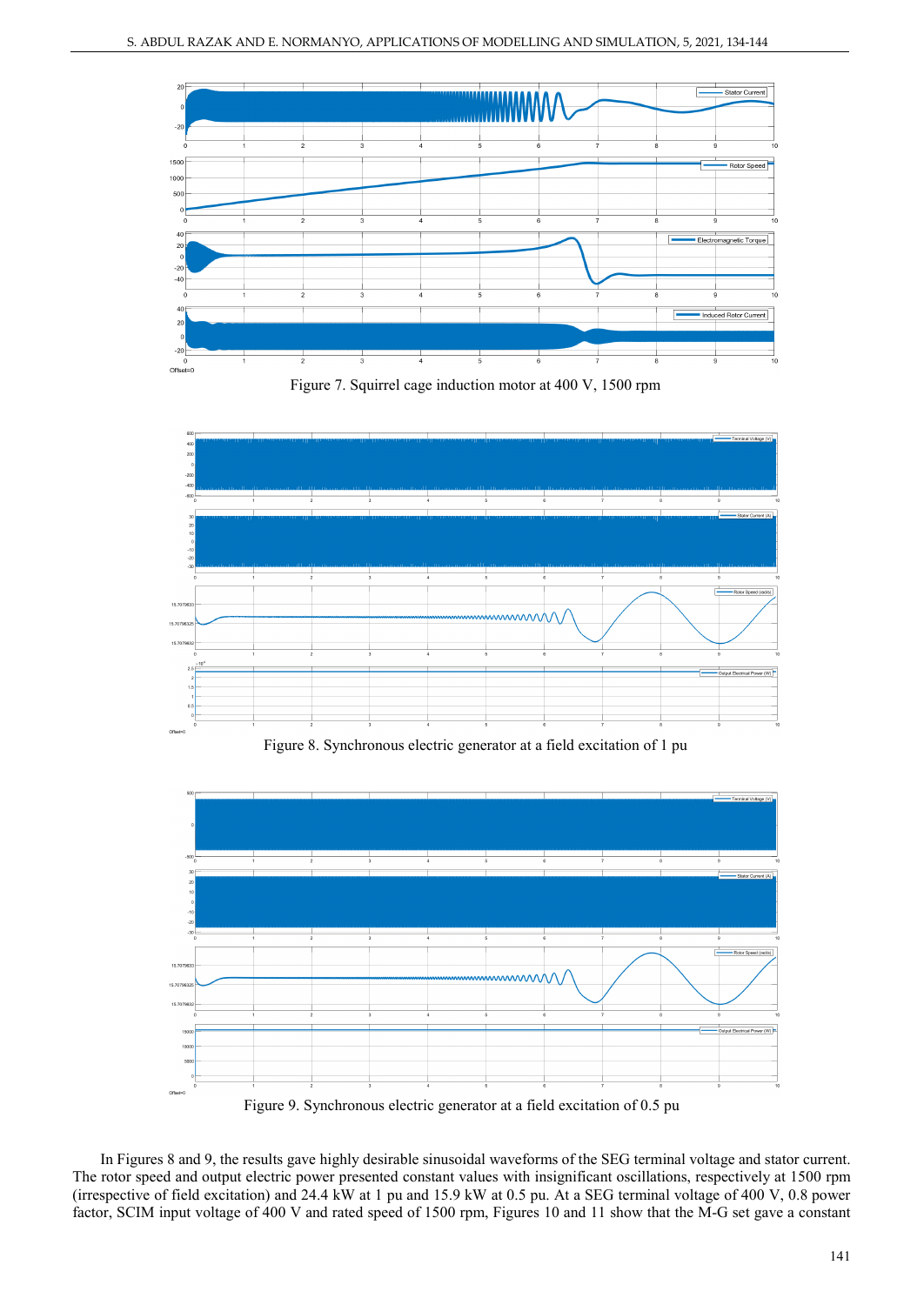active output power of 23.6 kW at 1 pu and 15.24 kW at 0.5 pu of excitation, respectively. However, for the two values of excitation, the speed of SEG dipped for 0.5 secs and stabilised at 1570 rpm up to 4 secs beyond which it oscillated at diminishing frequencies.

Comparing the M-G set to the SEG in terms of output power, there has been an insignificant 1.7% reduction both at 1 pu and 0.5 pu of generator excitation. However, at an active power rating of 24 kW of SEG, the M-G set achieved a power delivery efficiency of 96.0% at 1 pu and 62% at 0.5 pu of excitation, respectively. A summary of these findings are summarised in Tables 3-6. It stands to reason that the output power and for that matter output power efficiency of the M-G set is highly dependent on the SEG field excitation level.



Figure 10. Motor-generator set at 1 pu of SEG field excitation



Figure 11. Motor-generator set at 0.5 pu of SEG field excitation

|  |  | Table 3. SEG test results |
|--|--|---------------------------|
|--|--|---------------------------|

| Parameter                        | Max Output Power | Output        | Speed of   | <b>SEG</b> Stator |  |
|----------------------------------|------------------|---------------|------------|-------------------|--|
|                                  | of SEG (kW)      | Voltage $(V)$ | SCIM (rpm) | Current $(A)$     |  |
| <b>Output Rating</b>             | 25               | 400           | 1500       | 15.5              |  |
| Output Power of SEG at 0.5 pu of | 15.9             | 400           | 1500       | 20                |  |
| field excitation                 |                  |               |            |                   |  |
| Output Power of SEG at 1 pu of   | 24.4             | 400           | 1500       | 25                |  |
| field excitation                 |                  |               |            |                   |  |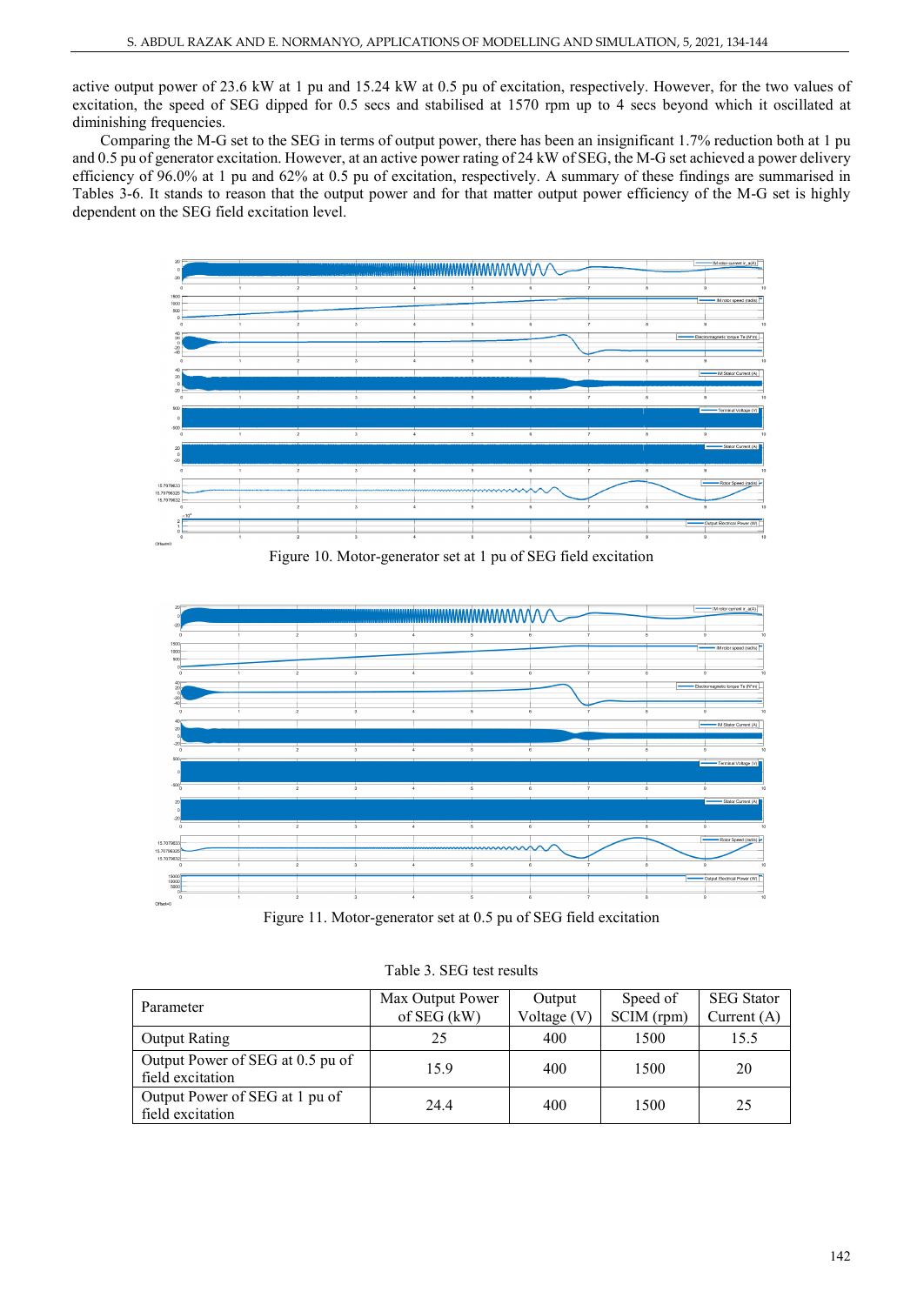| Parameter                                                | Max Output Power<br>of M-G SET (kW) | Output<br>Voltage (V) | Speed of<br>SCIM (rpm) | <b>SEG</b> Stator<br>Current $(A)$ |
|----------------------------------------------------------|-------------------------------------|-----------------------|------------------------|------------------------------------|
| <b>Output Rating</b>                                     | 25                                  | 400                   | 1500                   | 15.5                               |
| Output Power of M-G set at 0.5 pu<br>of field excitation | 15.5                                | 400                   | 1500                   | 20                                 |
| Output Power of M-G set at 1 pu<br>of field excitation   | 24                                  | 400                   | 1500                   | 25                                 |

#### Table 4. M-G set test results

#### Table 5. Output power of SEG and M-G set

| Parameter                                  | SEG Output Power (kW) | MG set Output Power<br>(kW |  |
|--------------------------------------------|-----------------------|----------------------------|--|
| <b>Output Rating</b>                       |                       | 25                         |  |
| Output Power at 0.5 pu of field excitation | 15.9                  | 15.5                       |  |
| Output Power at 1 pu of field excitation   | 24.4                  | 24                         |  |

|  | Table 6. Output power efficiency of SEG and M-G set at 400 V, 1500 rpm |  |  |  |  |
|--|------------------------------------------------------------------------|--|--|--|--|
|--|------------------------------------------------------------------------|--|--|--|--|

| Parameter                             | SEG | M-G set | Difference in<br>Efficiency |
|---------------------------------------|-----|---------|-----------------------------|
| Output Power Efficiency at 1 pu (%)   |     | 96.0    |                             |
| Output Power Efficiency at 0.5 pu (%) |     | 62.0    |                             |

# **4. CONCLUSION**

Successful modelling and simulation of an M-G set has been presented in this paper. At a reduction of 1.7% in output power efficiency of the M-G set over the SEG, an output power efficiency of 96.0% at 1 pu of excitation of the M-G set was achieved. The excitation level of generator played a critical role in the performance of the M-G set. In standalone systems, the M-G set is deployable for sustainable electric power generation without the need for an IC engine.

# **REFERENCES**

- [1] S. K. Bhattacharya, *Electrical machines*, New Delhi, India: McGraw Hill Education (India) Private Limited, 2014.
- [2] S. Chapman, *Electric machinery fundamentals*, New York, USA: McGraw-Hill Education, 2011.
- [3] R. Salas-Cabrera, O. Martinez-Hernandez, R. Castillo-Ibarra, J. C. Rosas-Caro, A. Gonzalez-Rodriguez, E. N. Salas-Cabrera, H. Cisneros-Villegas, R. Castillo-Gutierrez and G. Hernandez-Palmer, On the modelling and parametric identification of a motor-generator set, *Proceedings of the World Congress on Engineering and Computer Science,* San Francisco, USA, 2010, Vol. II, 1-7.
- [4] M. Becherif, A. Bensadeq, E. Mendes, A. Henni, P. Lefley and M. Y. Ayad, From dynamic modelling to experimentation of induction motor powered by doubly-fed induction generator by passivity-based control, in *Electric Machines and Drives*, Print Edition, M. Chomat, Ed. Shanghai, China: InTech, 2011, 113-144.
- [5] Q. Hong, I. Abdulhadi, A. Roscoe and C. Booth, Application of a MW-scale motor-generator set to establish powerhardware-in-the-loop capability, *Proceedings of the 7th IEEE PES International Innovative Smart Grid Technologies Conference Europe (ISGT-Europe)*, Torino, Italy, 2017, 1–6.
- [6] A. Chanda, Use of Arno converter and motor-generator set to convert a single-phase AC supply to a three-phase AC for controlling the speed of a three-phase induction motor by using a three-phase to three-phase cycloconverter, *International Journal of Electrical Engineering and Technology*, 7(2), 2016, 19–28.
- [7] Y. Narkhede, *Simscape modelling of motor-generator unit components for hybrid electric vehicle*, MSc Thesis, School of Electrical and Computer Engineering, Georgia Institute of Technology, Atlanta, USA, 2016.
- [8] W. Liu and C. Zhu, Modelling and simulation of excitation system for third harmonic brushless synchronous generator, *IOP Conf. Series: Materials Science and Engineering*, 2019, 563, 032038.
- [9] L. Setlak and R. Kowalik, Model and simulation of permanent magnet synchronous machine (PMSM) of the electric power supply system (EPS) in accordance with the concept of a more electric aircraft (MEA), *ITM Web of Conferences*, 2018, 16, 03004, 1–6.
- [10] M. Mobarra, B. Tremblay, M. Rezkallah and A. Ilinca, Advanced control of a compensator motor driving a variable speed diesel generator with rotating stator, *Energies*, 2020, 13, 2224.
- [11] Y. Yusof and K. Mat, Modelling, simulation and analysis of induction motor for electric vehicle application, *International Journal of Engineering & Technology*, 7(3), 2018, 145–150.